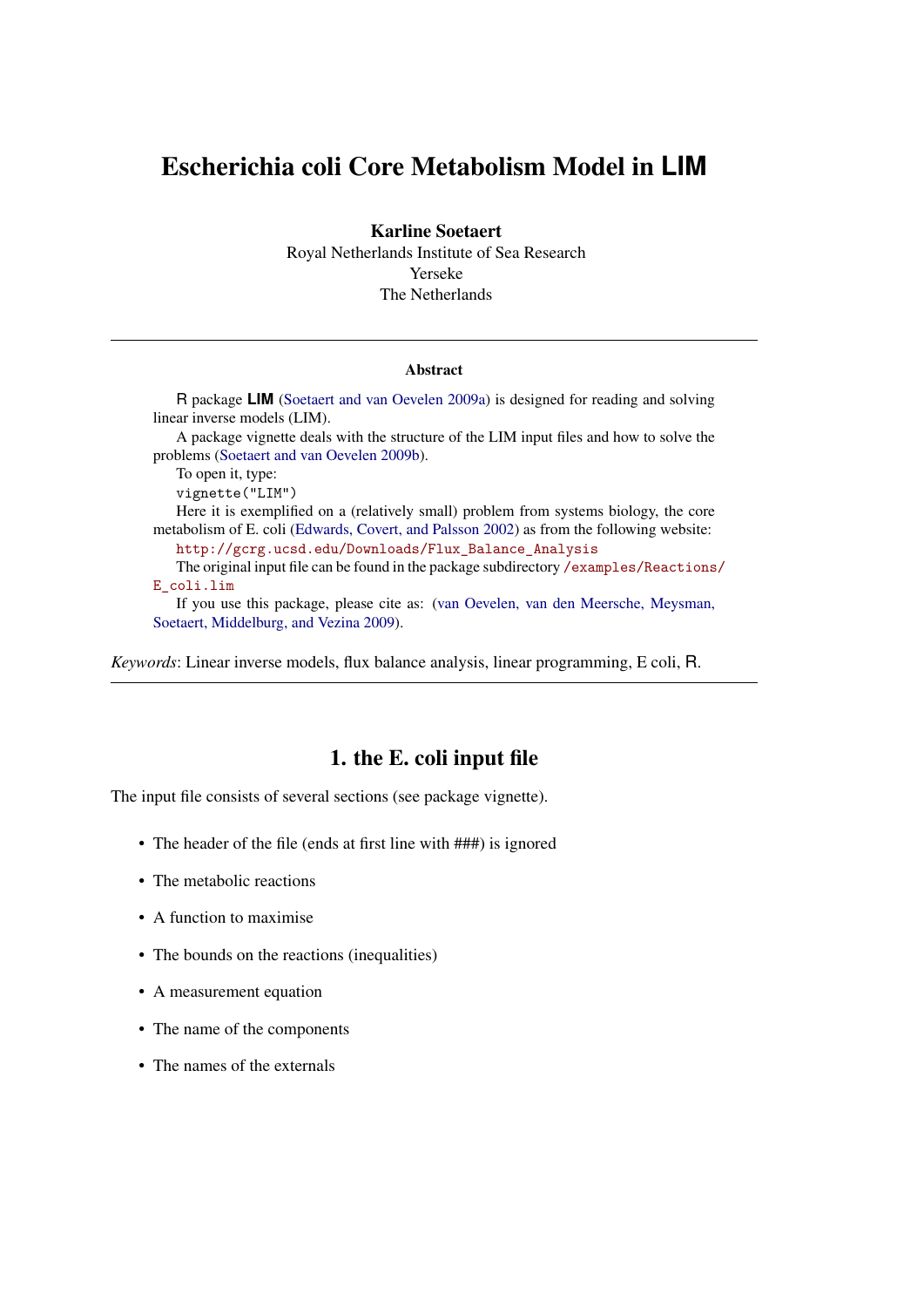Everything following a "!" is ignored.

E.coli input file ##############################################

| ## REACTIONS |                                                   |   |                                |
|--------------|---------------------------------------------------|---|--------------------------------|
|              | !gene: Reaction                                   |   | enzyme                         |
| $GLK1$ :     | $GLC + ATP \rightarrow G6P + ADP$                 | Ţ | Glucokinase                    |
| PGI1:        | $G6P \le -> F6P$                                  | Ţ | Phosphoglucose isomerase       |
| $PFKA$ :     | $F6P + ATP \rightarrow FDP + ADP$                 | Ţ | Phosphofructokinase            |
| FBP:         | $FDP \rightarrow F6P + PI$                        | Ţ | Fructose-1,6-bisphosphatase    |
| FBA:         | $FDP \le -> T3P1 + T3P2$                          | Ţ | Fructose-1,6-bisphosphatate al |
| TPIA:        | T3P2 <-> T3P1                                     | Ţ | Triosphosphate Isomerase       |
| GAPA:        | $T3P1 + PI + NAD \leftarrow$ NADH + 13PDG         | Ţ | Glyceraldehyde-3-phosphate del |
| PGK:         | $13PDG + ADP \iff 3PG + ATP$                      | Ţ | Phosphoglycerate kinase        |
| GPMA:        | $3PG \le -\ge 2PG$                                | ı | Phosphoglycerate mutase 1      |
| ENO:         | $2PG \le -$ PEP                                   | Ţ | Enolase                        |
|              | $PPSA: PYR + ATP -> PEP + AMP + PI$               | ï | Phosphoenolpyruvate synthase   |
|              | PYKA: PEP + ADP -> PYR + ATP                      | Ţ | Pyruvate Kinase II             |
| $\mathbf{I}$ | $PYKF: PEP + ADP \rightarrow PYR + ATP$           | Ţ | Pyruvate Kinase I              |
|              | ACEE: PYR + COA + NAD -> NADH + CO2 + ACCOA       | Ţ | Pyruvate dehydrogenase         |
|              |                                                   |   |                                |
|              | !Pentose Phosphate Pathway                        |   |                                |
| ZWF:         | $G6P$ + NADP $\leftarrow$ > D6PGL + NADPH         | Ţ | Glucose 6-phosphate-1-dehydrog |
|              | PGL: D6PGL -> D6PGC                               | Ţ | 6-Phosphogluconolactonase      |
| GND:         | $D6PCC + NADP \rightarrow NADPH + CO2 + RL5P$     | Ţ | 6-Phosphogluconate dehydrogen  |
|              | RPIA: RL5P <-> R5P                                | ı | Ribose-5-phosphate isomerase   |
| RPE:         | $RL5P \leftarrow > X5P$                           | Ţ | Ribulose phosphate 3-epimeras  |
|              | TKTA1: R5P + X5P <-> T3P1 + S7P                   | Ţ | Transketolase I                |
| Ţ.           | TKTB1: R5P + X5P <-> T3P1 + S7P                   | Ţ | Transketolase II               |
|              | TKTA2: X5P + E4P <-> F6P + T3P1                   | Ţ | Transketolase I                |
| Ţ            | TKTB2: X5P + E4P <-> F6P + T3P1                   | Ţ | Transketolase II               |
| TALA:        | T3P1 + S7P <-> E4P + F6P                          | Ţ | Transaldolase A                |
|              |                                                   |   |                                |
|              | !The Tricarboxylic Acid Cycle                     |   |                                |
|              | GLTA: $ACCOA + OA \rightarrow COA + CIT$          | Ţ | Citrate synthase               |
|              | ACNA: CIT <-> ICIT                                | Ţ | Aconitase A                    |
|              | ICDA: ICIT + NADP <-> CO2 + NADPH + AKG           | Ţ | Isocitrate dehydrogenase       |
| $SUCA$ :     | $AKG + NAD + COA \rightarrow CO2 + NADH + SUCCOA$ | Ţ | 2-Ketoglutarate dehyrogenase   |
|              | $SUCC1: SUCCOA + ADP + PI \iff ATP + COA + SUCC$  | Ţ | Succinyl-CoA synthetase        |
|              | $SDHA1: SUCC + FAD \rightarrow FADH + FUM$        | Ţ | Succinate dehydrogenase        |
|              | FRDA: FUM + FADH -> SUCC + FAD                    | Ţ | Fumurate reductase             |
| FUMA:        | $FUM \le -$ MAL                                   | ı | Fumarase A                     |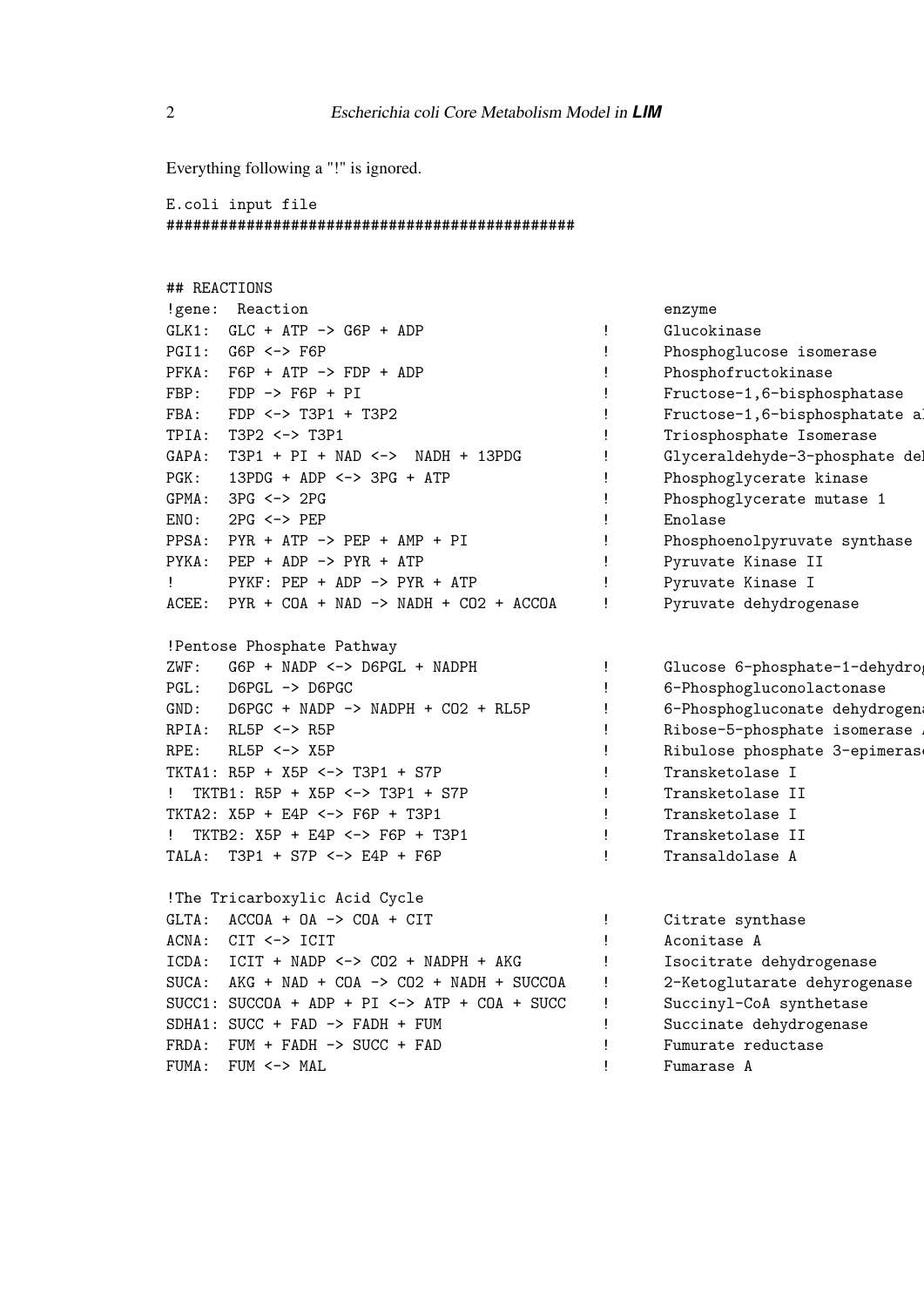| MDH:  | $MAL + NAD <-> NADH + OA$                                     | Ţ.           | Malate dehydrogenase                 |
|-------|---------------------------------------------------------------|--------------|--------------------------------------|
|       | !Pyruvate Metabolism                                          |              |                                      |
|       | $DLD1: PYR + NADH < -> NAD + LAC$                             | Ţ            | D-Lactate dehydrogenase 1            |
|       | ADHE2: $ACCOA$ +2*NADH <-> $ETH$ +2*NAD + $COA$               | Ţ            | Acetaldehyde dehydrogenase           |
|       | $PFLA: PYR + COA \rightarrow ACCOA + FOR$                     | Ţ            | Pyruvate formate lyase 1             |
|       | PTA: $\text{ACCOA} + \text{PI} \iff \text{ACTP} + \text{COA}$ | Ţ.           | Phosphotransacetylase                |
|       | $ACKA:$ $ACTP + ADP \le -> ATP + AC$                          | Ţ            | Acetate kinase A                     |
| ACS:  | $ATP + AC + COA \rightarrow AMP + PPI + ACCOA$                | Ţ            | Acetyl-CoA synthetase                |
|       | !Anaplerotic Reactions                                        |              |                                      |
|       | $PCKA: OA + ATP -> PEP + CO2 + ADP$                           | Ţ            | Phosphoenolpyruvate carboxykinase    |
|       | $PPC:$ $PEP + CO2 \rightarrow OA + PI$                        | Ţ            | Phosphoenolpyruvate carboxylase      |
|       | MAEB: MAL + NADP $\rightarrow$ CO2 + NADPH + PYR              | Ţ            | Malic enzyme (NADP)                  |
|       | $SFCA: MAL + NAD -> CO2 + NADH + PYR$                         | Ţ.           | Malic enzyme (NAD)                   |
|       | $ACEA: ICIT \rightarrow GLX + SUCC$                           | Ţ            | Isocitrate lyase                     |
|       | $ACEB: ACCOA + GLX -> COA + MAL$                              | Ţ            | Malate synthase A                    |
| PPA:  | $PPI$ -> $2*PI$                                               | Ţ            | Inorganic pyrophosphatase            |
|       | $GLPK: GL + ATP \rightarrow GL3P + ADP$                       | Ţ            | Glycerol kinase                      |
|       | $GPSA1: GL3P + NADP \iff T3P2 + NADPH$                        | Ţ            | Glycerol-3-phosphate-dehydrogenase-  |
|       | RBSK: RIB + ATP $\rightarrow$ R5P + ADP                       | Ţ            | Ribokinase                           |
|       | Note: the P/O ratio is set to 1.5 currently<br>!Respiration   |              |                                      |
|       | NUOA: NADH + Q -> NAD + QH2 +3.5*HEXT                         | Ţ            | NADH dehydrogenase I                 |
|       | FDOH: FOR + Q -> QH2 + CO2 +2*HEXT                            |              | Formate dehydrogenase-0              |
|       | GLPD: $GL3P + Q \rightarrow T3P2 + QH2$                       |              | Glycerol-3-phosphate dehydrogenase   |
| CYOA: | $QH2 + 0.5*02 \rightarrow Q + 2.5*HEXT$                       | Ţ            | Cytochrome oxidase bo3               |
|       | SDHA2: $FADH + Q \le -> FAD + QH2$                            | $\mathbf{I}$ | Succinate dehydrogenase complex      |
|       | PNT1A: NADPH + NAD -> NADP + NADH                             | $\mathbf{I}$ | Pyridine nucleotide transhydrogenase |
|       | PNT2A: NADP + NADH +2*HEXT -> NADPH + NAD                     | Ţ            | Pyridine nucleotide transhydrogenase |
|       | ATPA: ATP <-> ADP + PI +4*HEXT                                | Ţ            | FOF1-ATPase                          |
|       | !Membrane Transport                                           |              |                                      |
|       | GLCUP: GLCxt + HEXT -> GLC                                    |              | Glucose/galactose transporter        |
|       | $GLCPTS: GLCxt + PEP \rightarrow G6P + PYR$                   |              | Glucose                              |
|       | $GLUP: GLxt < \rightarrow GL$                                 |              | Glycerol                             |
|       | RIBUP: RIBxt + ATP <-> RIB + ADP + PI                         |              | Ribose                               |
|       | ACUP: ACxt + HEXT <-> AC                                      |              | Acetate transport                    |
|       | LACUP: LACxt + HEXT <-> LAC                                   |              | L-Lactate                            |
|       | FORUP: FORxt <-> FOR                                          |              | Formate transport                    |
|       | ETHUP: ETHxt + HEXT <-> ETH                                   |              | Ethanol transport                    |
|       | $SUCCUP: SUCCxt + HEXT \leftarrow > SUCC$                     |              | Succinate transport                  |
|       | PYRUP: PYRxt + HEXT <-> PYR                                   |              | Pyruvate transport                   |
|       |                                                               |              |                                      |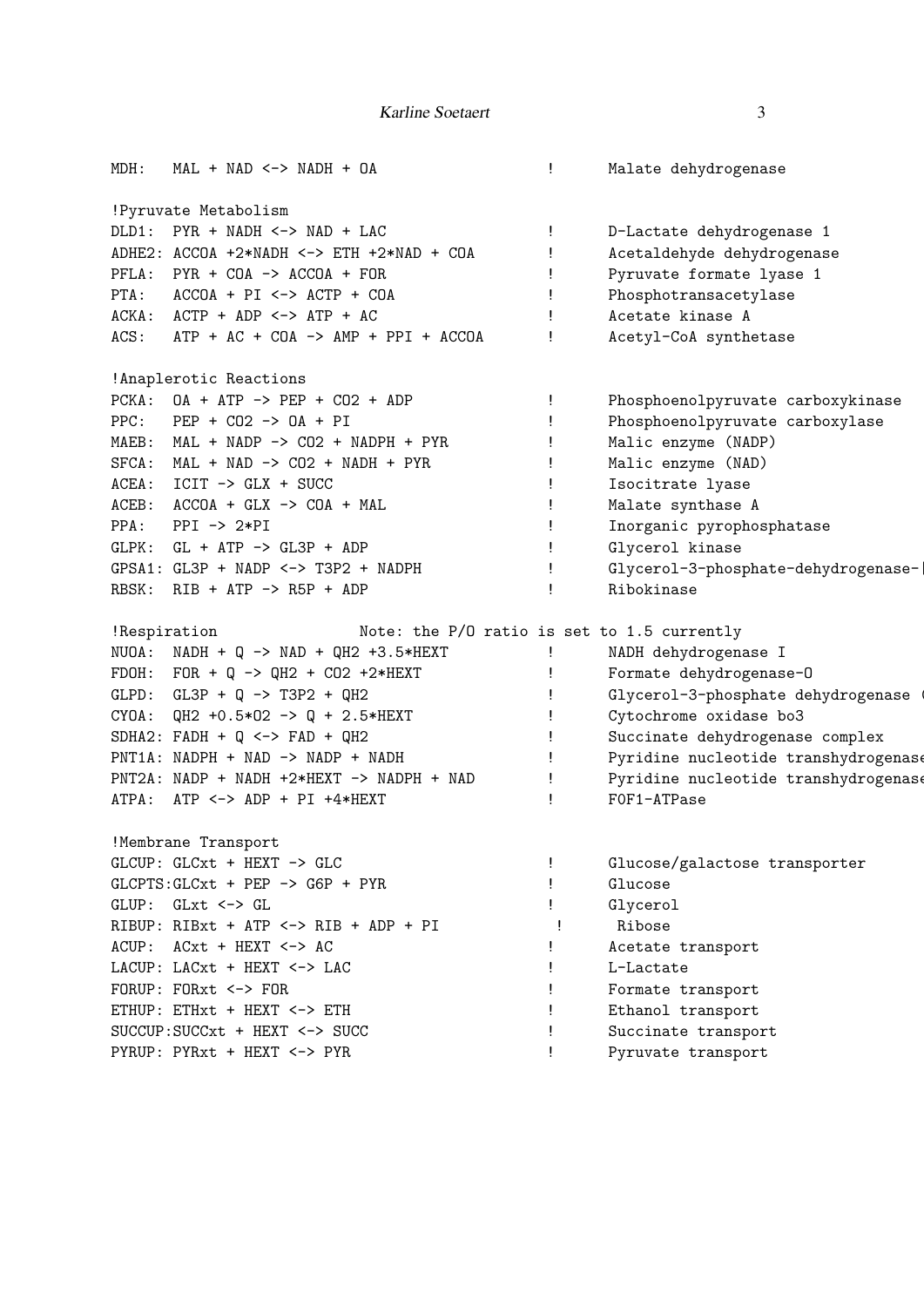```
PIUP: PIxt <-> PI ! Phosphate transport
O2TX: O2xt <-> O2 <br>
BETA: O2xt <-> O2 <br>
Oxygen transport
CO2TX: CO2xt <-> CO2 | CO2TX: CO2xt <-> CO2
ATPM: ATP -> ADP + PI \qquad | ATP drain flux for constant m
ADK: ATP + AMP-> 2*ADP ! ADK
Growth: &
41.25*ATP +3.54*NAD +18.22*NADPH +0.2*G6P &
+0.07*F6P +0.89*R5P +0.36*E4P +0.12*T3P1 &
+1.49*3PG +0.51*PEP +2.83*PYR +3.74*ACCOA +1.78*OA +1.07*AKG &
-> 3.74*COA +41.25* ADP +41.25* PI &
+3.54* NADH +18.22* NADP +1.00* Biomass
### END REACTION
## MAXIMISE
maxgrowth: Growth
## END MAXIMISE
### INEQUALITIES
! Carbon sources...
O2TX = [0,20] ! Oxygen input
GLCUP = [0, 10] ! glucose input
GLUP = [-1000,0] ! glycerol
RIBUP = [-1000, 0] ! Ribose uptake - strange!
SUCCUP= [-1000,0] ! succinate
ACUP = [-1000, 0] ! acetate
LACUP = [-1000, 0] ! lactate
PYRUP = [-1000, 0] ! pyruvate
! Carbon byproducts
FORup = [-1000,0] ! formate
ETHup = [-1000, 0] ! ethanol
CO2TX = [-1000,0] ! CO2
! phosphate
PIUP = [-1000,1000]
SDHA1 <100
FRDA <100
FORup+ LACUP=[-10,-10]
### END INEQUALITIES
### EQUATIONS
ATPM = 5.87 ! Non-growth associated ATP drain flux for constant maintenance require
```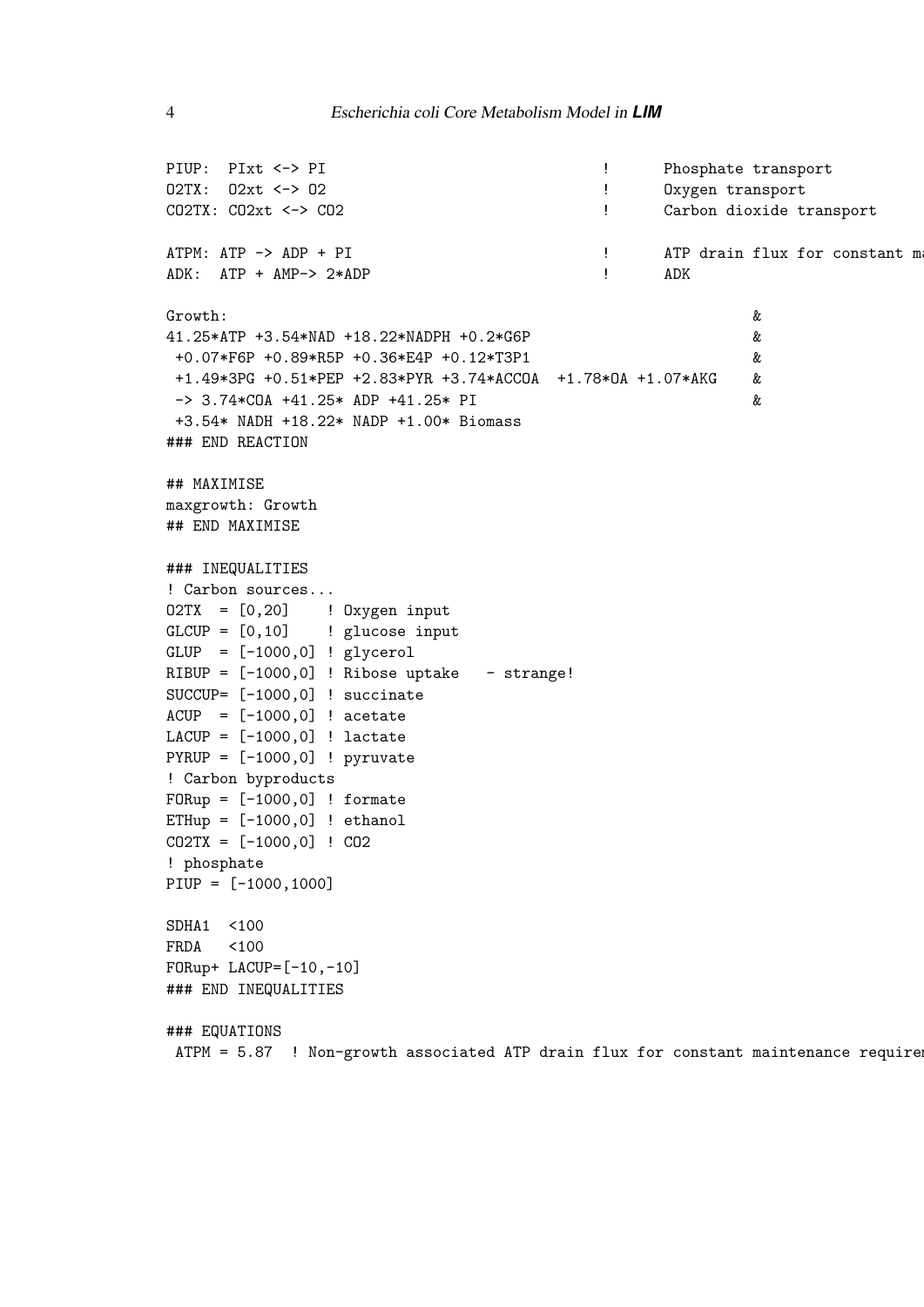### END EQUATIONS

|           |                                                                                                                                                                                                                                                     | ! a-D-Glucose                                                |
|-----------|-----------------------------------------------------------------------------------------------------------------------------------------------------------------------------------------------------------------------------------------------------|--------------------------------------------------------------|
|           |                                                                                                                                                                                                                                                     | ! Glucose 6-phosphate                                        |
|           |                                                                                                                                                                                                                                                     | ! Fructose 6-phosphate                                       |
|           |                                                                                                                                                                                                                                                     | ! Fructose 1,6-diphosphate                                   |
|           |                                                                                                                                                                                                                                                     | ! /DHAP Dihydroxyacetone phosphate                           |
|           |                                                                                                                                                                                                                                                     | ! Glyceraldehyde 3-phosphate                                 |
| 13PDG     |                                                                                                                                                                                                                                                     | ! 1,3-bis-Phosphoglycerate                                   |
|           |                                                                                                                                                                                                                                                     | ! 3-Phosphoglycerate                                         |
|           |                                                                                                                                                                                                                                                     | ! 2-Phosphoglycerate                                         |
|           |                                                                                                                                                                                                                                                     | ! Phosphoenolpyruvate                                        |
|           |                                                                                                                                                                                                                                                     | ! Pyruvate                                                   |
|           |                                                                                                                                                                                                                                                     | ! Acetyl-CoA                                                 |
|           |                                                                                                                                                                                                                                                     | ! Citrate                                                    |
| ACO<br>Ţ. |                                                                                                                                                                                                                                                     | ! cis-Aconitate                                              |
|           |                                                                                                                                                                                                                                                     | ! Isocitrate                                                 |
|           |                                                                                                                                                                                                                                                     | ! a-Ketoglutarate                                            |
|           |                                                                                                                                                                                                                                                     | SUCCOA ! Succinate CoA                                       |
|           |                                                                                                                                                                                                                                                     | SUCC ! Succinate                                             |
|           |                                                                                                                                                                                                                                                     |                                                              |
|           |                                                                                                                                                                                                                                                     | ! Malate                                                     |
| OA        |                                                                                                                                                                                                                                                     | ! Oxaloacetate                                               |
| Ţ.        |                                                                                                                                                                                                                                                     | ACAL ! Acetaldehyde                                          |
|           |                                                                                                                                                                                                                                                     | ! Acetyl-phosphate                                           |
|           |                                                                                                                                                                                                                                                     | ! Ethanol                                                    |
|           |                                                                                                                                                                                                                                                     | ! Acetate                                                    |
|           |                                                                                                                                                                                                                                                     | ! D-Lactate                                                  |
|           |                                                                                                                                                                                                                                                     | ! Formate                                                    |
|           |                                                                                                                                                                                                                                                     | ! D-6-Phosphate-glucono-delta-lactone                        |
|           |                                                                                                                                                                                                                                                     | ! D-6-Phosphate-gluconate                                    |
|           |                                                                                                                                                                                                                                                     | ! Ribulose 5-phosphate                                       |
|           |                                                                                                                                                                                                                                                     | ! Xylulose-5-phosphate                                       |
|           |                                                                                                                                                                                                                                                     | ! Ribose 5-phosphate                                         |
|           |                                                                                                                                                                                                                                                     | sedo-Heptulose                                               |
|           |                                                                                                                                                                                                                                                     | Erythrose 4-phosphate                                        |
|           |                                                                                                                                                                                                                                                     | ! Ribose                                                     |
|           |                                                                                                                                                                                                                                                     | ! Glyoxylate                                                 |
|           |                                                                                                                                                                                                                                                     | ! Nicotinamide adenine dinucleotide                          |
|           |                                                                                                                                                                                                                                                     | ! Nicotinamide adenine dinucleotide (reduced)                |
|           |                                                                                                                                                                                                                                                     | ! Dihydronicotinamide adenine dinucleotide phosphate         |
|           | ŗ.                                                                                                                                                                                                                                                  | Dihydronicotinamide adenine dinucleotide phosphate (reduced) |
|           | GLC<br>G6P<br>F6P<br>FDP<br>T3P2<br>T3P1<br>3PG<br>2PG<br>PEP<br>PYR<br>CIT<br>ICIT<br>AKG<br>MAL<br>ACTP<br>ETH<br>AC<br>LAC<br>FOR.<br>$\mathop{\mathtt{DGPC}}$<br>RL5P<br>X5P<br>R5P<br>S7P<br>E4P<br>RIB<br>GLX<br>NAD<br>NADH<br>NADP<br>NADPH | ### COMPONENTS<br>ACCOA<br>FUM ! Fumarate<br>D6PGL           |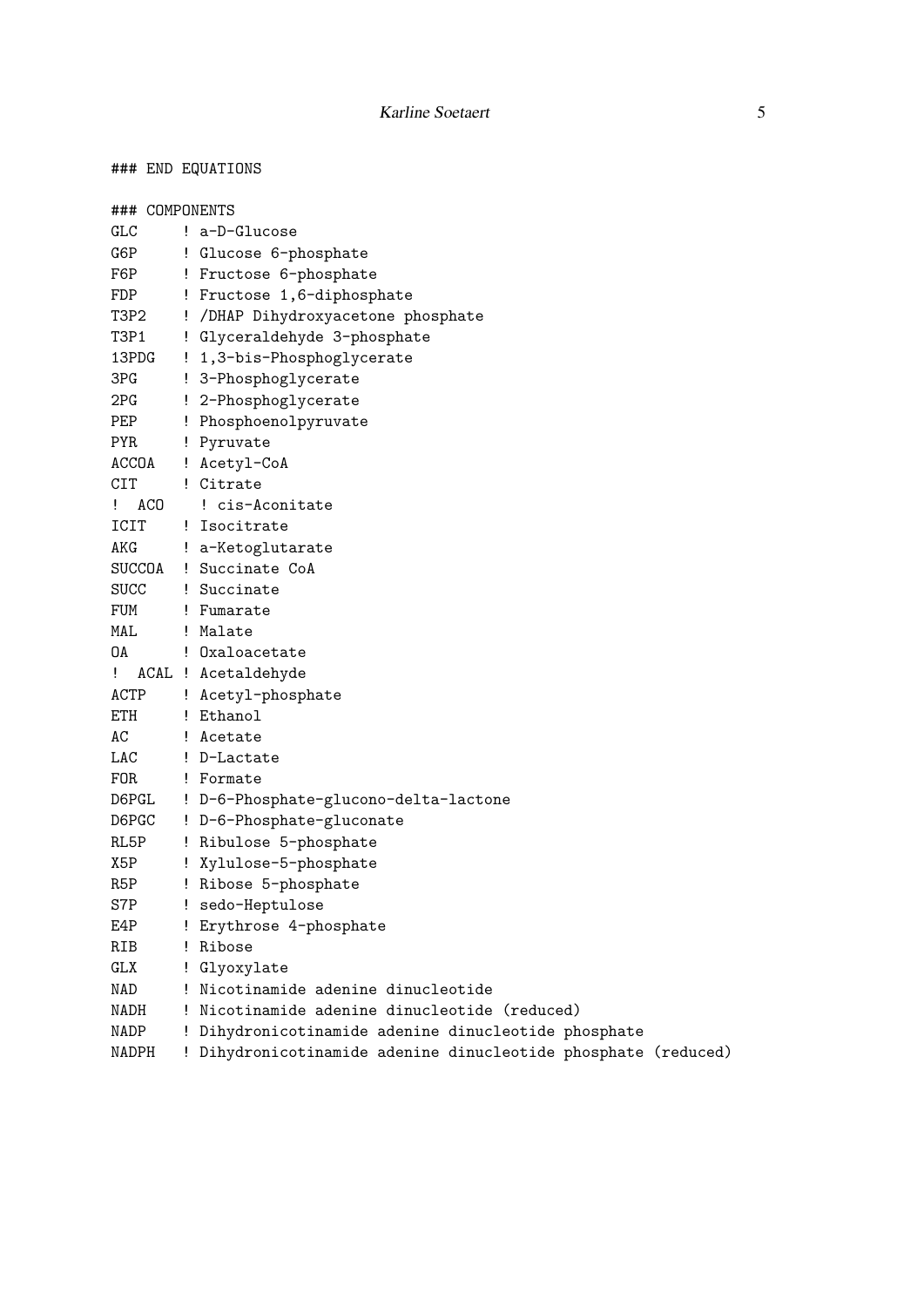HEXT ! External Hydrogen Ion (Proton) Q ! Ubiquinone FAD ! Flavin adenine dinucleotide FADH ! Flavin adenine dinucleotide (reduced) AMP ! Adenosine monophosphate ADP ! Adenosine diphosphate ATP ! Adenosine triphosphate GL3P ! Glycerol 3-phosphate CO2 ! Carbon dioxide PI ! Inorganic Phosphate PPI ! Pyrophosphate O2 ! Oxygen COA GL  $QH2$  ! ### END COMPONENTS ### EXTERNALS Biomass GLCxt GLxt RIBxt ACxt LACxt FORxt ETHxt SUCCxt PYRxt PIxt O2xt CO2xt

### END EXTERNALS

6 Escherichia coli Core Metabolism Model in *LIM*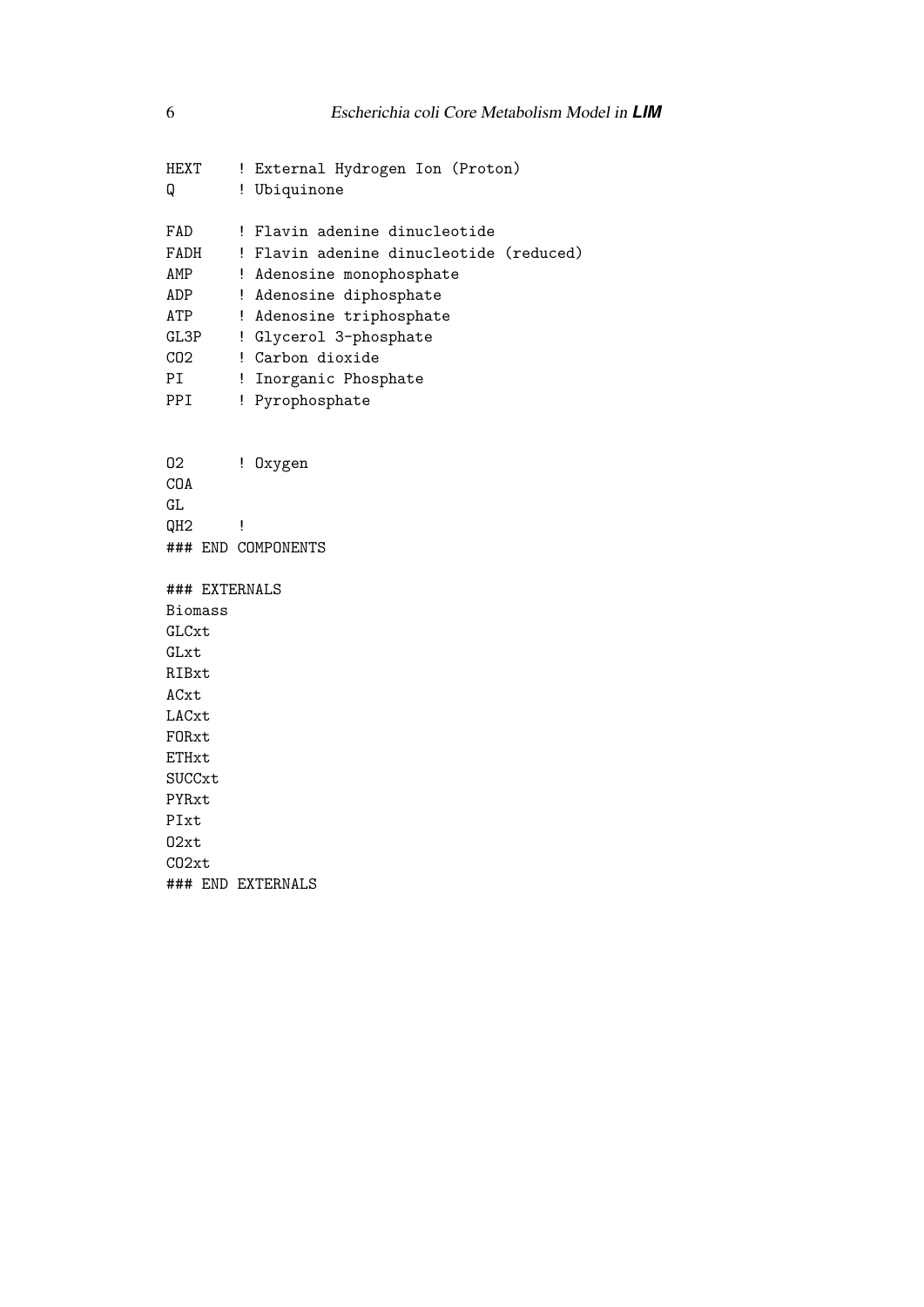### 2. Reading the E.coli input file

Assuming that the input file is called "E\_coli.lim" and the working directory has been set, it can be read as follows:

```
require(LIM)
LIMEcoli <- Setup("E_coli.lim")
```
This creates a list of type lim, that contains all information necessary to solve the problem

#### 3. The parsimonious and optimized solution, ranges

Once the input file has been read, we can generate the "simplest" solution, i.e. the one where  $\sum(x^2)$  is minimal, where *x* are the unknown reaction rates. This is called the "parsimonious solution". It is common to calculate this in foodweb ecology (where it is unclear which charactersitic of a foodweb is optimized); it may be less relevant from a system's biology perspective.

Function Ldei estimates the parsimonious solution

*> pars <- Ldei(LIMEcoli)*

It makes more sense to optimize the growth. That growth has to be maximised was inputted in the file (by the ## maximize statement).

The optimal value is found by linear programming, using function Linp:

*> LP <- Linp(LIMEcoli)*

It is also simple to estimate the ranges of all unknown reaction rates:

```
> xr <- Xranges(LIMEcoli)
```
Now for every reaction rate, the "simplest", "optimal", "minimal" and "maximal" value has been estimated:

*> data.frame(simplest = pars\$X, optimal = LP\$X, xr)*

|      | simplest     | optimal     | min           | max                   |
|------|--------------|-------------|---------------|-----------------------|
| GLK1 | 1.2508063751 | 0.000000    | 0.0000000     | 10.000000             |
| PGI1 | 4.1688322362 | 807.532745  | $-15.8333333$ | 807.532745            |
| PFKA | 4.6630482111 | 781.590686  |               | 0.8333333 2229.130000 |
| FBP  | 0.4831134621 | 0.000000    |               | 0.0000000 1604.130000 |
| FBA  | 4.1799347490 | 781.590686  | 0.8333333     | 781.590686            |
| TPIA | 4.1675392962 | 781.590686  | 0.8333333     | 781.590686            |
| GAPA | 8.3531445746 | 1541.434199 |               | 5.0000000 1541.434199 |
|      |              |             |               |                       |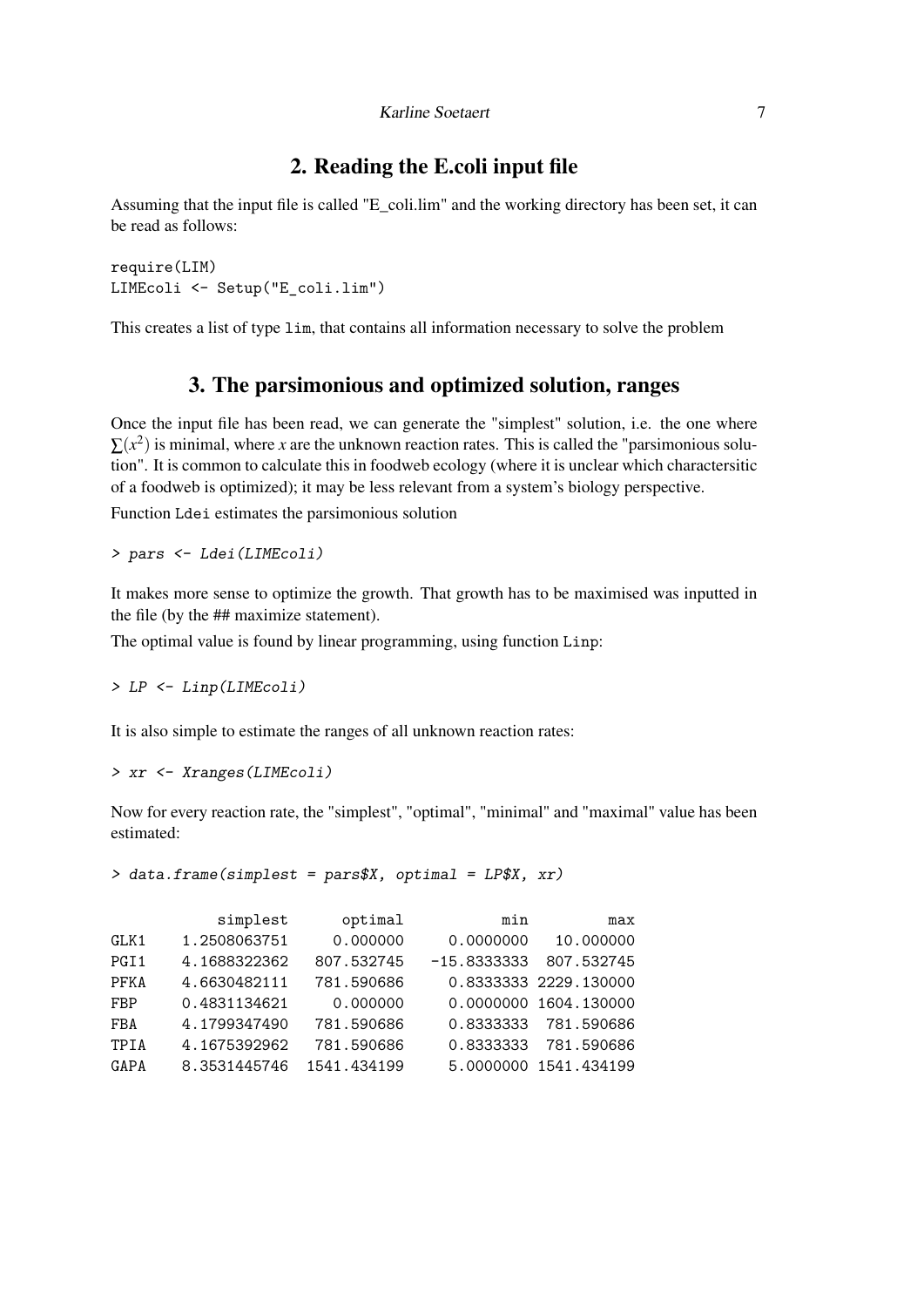| PGK               | 8.3531445746    | 1541.434199   | 5.0000000                    | 1541.434199 |
|-------------------|-----------------|---------------|------------------------------|-------------|
| <b>GPMA</b>       | 8.3538152036    | 1492.089090   | 5.0000000                    | 1492.089090 |
| <b>ENO</b>        | 8.3538152036    | 1492.089090   | 5.0000000                    | 1492.089090 |
| PPSA              | $-0.0012096961$ | 0.000000      | 0.0000000                    | 1604.130000 |
| PYKA              | 2.5684657495    | 466.657964    | 0.0000000                    | 2136.630000 |
| ACEE              | 0.0007587511    | 1149.295284   | 0.0000000                    | 1158.949190 |
| ZWF               | $-0.0035756501$ | 0.000000      | 0.0000000                    | 75.000000   |
| PGL               | $-0.0035756501$ | 0.000000      | 0.0000000                    | 75.000000   |
| GND               | $-0.0035756501$ | 0.000000      | 0.0000000                    | 75.000000   |
| RPIA              | $-0.0146466569$ | 23.623833     | 0.0000000                    | 28.202015   |
| <b>RPE</b>        | 0.0110710067    | $-23.623833$  | $-23.6238328$                | 50.000000   |
| TKTA1             | 0.0054544878    | $-5.850762$   | $-5.8507623$                 | 25.000000   |
| TKTA2             | 0.0056165190    | $-17.773070$  | $-17.7730705$                | 25.000000   |
| TALA              | 0.0054544878    | $-5.850762$   | $-5.8507623$                 | 25.000000   |
| <b>GLTA</b>       | 1.7692398473    | 35.435749     | 0.0000000                    | 40.847149   |
| ACNA              | 1.7692398473    | 35.435749     | 0.0000000                    | 40.847149   |
| ICDA              | $-0.0063769772$ | 35.435749     | 0.0000000                    | 40.847149   |
| <b>SUCA</b>       | $-0.0058953845$ | 0.000000      | 0.0000000                    | 30.000000   |
| SUCC1             | $-0.0058953845$ | 0.000000      | 0.0000000                    | 30.000000   |
| SDHA1             | 1.7656919880    | 0.000000      | 0.0000000                    | 100.000000  |
| FRDA              | $-0.0018735606$ | 100.000000    | 0.0000000                    | 100.000000  |
| <b>FUMA</b>       | 1.7675655486    | $-100.000000$ | $-100.0000000$               | 8.333333    |
| MDH               | $-1.1015704154$ |               | $-100.000000 - 1168.3150000$ | 16.666667   |
| DLD1              | 3.0297277502    | 0.000000      | 0.0000000                    | 10.000000   |
| ADHE <sub>2</sub> | 3.5846082271    | 1000.000000   | 0.0000000                    | 1000.000000 |
| PFLA              | 7.1027439722    | 10.000000     | 0.0000000                    | 150.000000  |
| PTA               | 1.7921570508    | 0.000000      | 0.0000000                    | 1660.380000 |
| ACKA              | 1.7921570508    | 0.000000      | 0.0000000                    | 1660.380000 |
| ACS               | 1.8164359024    | 0.000000      | 0.0000000                    | 1604.130000 |
| PCKA              | 0.0008317580    | 0.000000      | 0.0000000                    | 1604.130000 |
| PPC               | 2.8708408666    | 194.384939    | 0.0000000                    | 1704.130000 |
| MAEB              | 1.5433419402    | 0.000000      | 0.0000000                    | 1068.315000 |
| <b>SFCA</b>       | 3.1014108483    | 0.000000      | 0.0000000                    | 1068.315000 |
| ACEA              | 1.7756168245    | 0.000000      | 0.0000000                    | 30.000000   |
| ACEB              | 1.7756168245    | 0.000000      | 0.0000000                    | 30.000000   |
| PPA               | 1.8164359024    | 0.000000      | 0.0000000                    | 1604.130000 |
| <b>GLPK</b>       | $-0.0123954528$ | 0.000000      | 0.0000000                    | 0.000000    |
| GPSA1             | $-1.6917400737$ | 0.000000      | $-140.0000000$               | 0.000000    |
| RBSK              | 0.0197005675    | 0.000000      | 0.0000000                    | 0.000000    |
| NUOA              | $-0.0064149697$ | 140.000000    | 0.0000000                    | 140.000000  |
| FDOH              | 0.0068803568    | 0.000000      | 0.0000000                    | 140.000000  |
| GLPD              | 1.6793446208    | 0.000000      | 0.0000000                    | 140.000000  |
| CYOA              | 3.4473755565    | 40.000000     | 0.0000000                    | 40.000000   |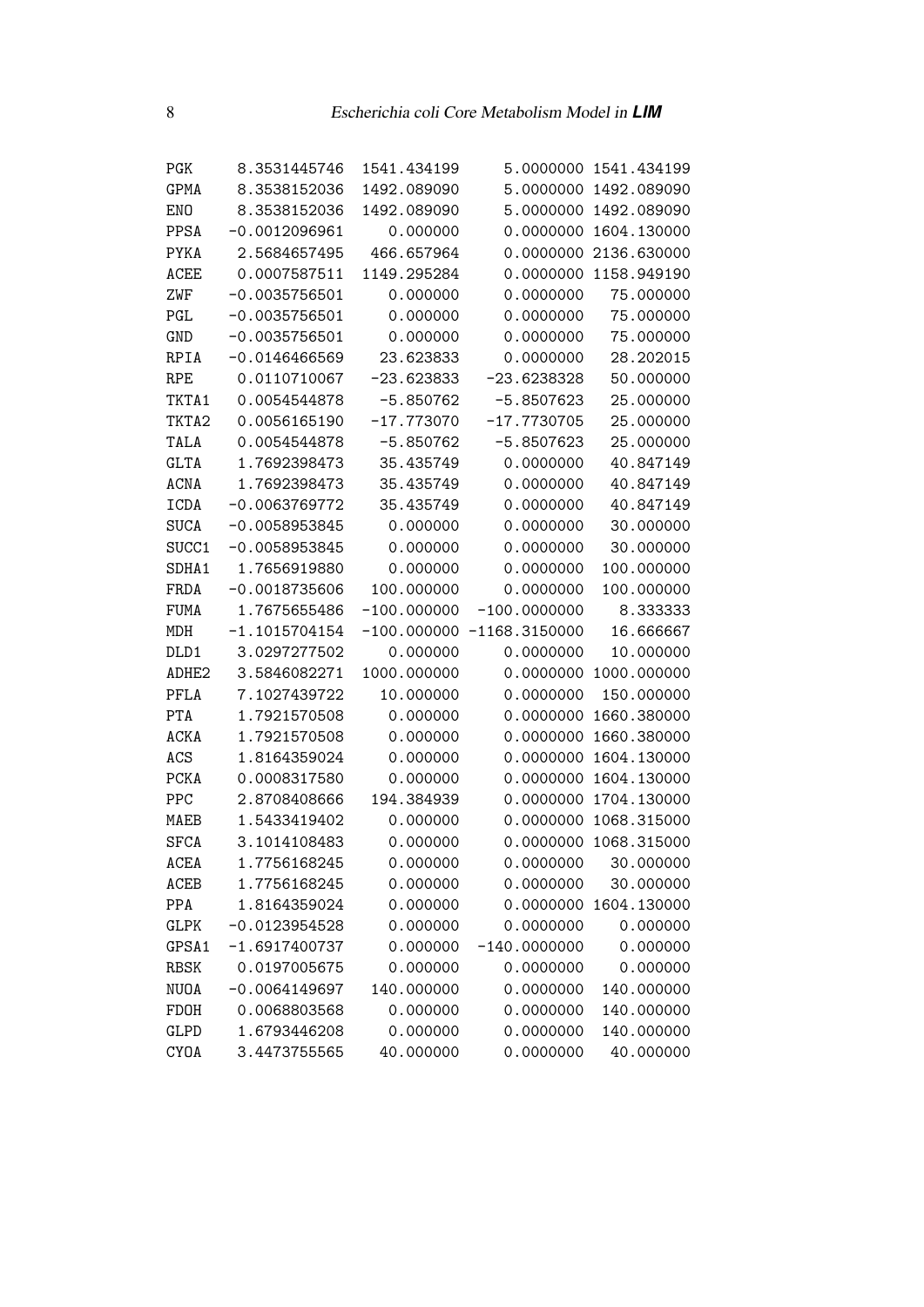| SDHA <sub>2</sub>  | 1.7675655486           | $-100.000000$  | $-100.0000000$  | 8.333333    |
|--------------------|------------------------|----------------|-----------------|-------------|
| PNT1A              | 1.3888541919           | 0.000000       | 0.0000000       | 3208.260000 |
| PNT <sub>2</sub> A | 1.5425800246           | 567.965512     | 0.0000000       | 3208.260000 |
| ATPA               | $-2.7157063757$        | $-145.466329$  | $-460.0000000$  | 1144.130000 |
| GLCUP              | 1.2508063751           | 0.000000       | 0.0000000       | 10.000000   |
| <b>GLCPTS</b>      | 2.9143601936           | 814.156250     | 0.0000000       | 814.156250  |
| GLUP               | $-0.0123954528$        | 0.000000       | 0.0000000       | 0.000000    |
| RIBUP              | 0.0197005675           | 0.000000       | 0.0000000       | 0.000000    |
| ACUP               | 0.0242788516           | 0.000000       | $-75.0000000$   | 0.000000    |
| LACUP              | $-3.0297277502$        | 0.000000       | $-10.0000000$   | 0.000000    |
| FORUP              | $-7.0958636154$        | $-10.000000$   | $-10.0000000$   | 0.000000    |
| <b>ETHUP</b>       | -3.5846082271          | $-1000.000000$ | $-1000.0000000$ | 0.000000    |
| <b>SUCCUP</b>      | $-0.0021558913$        | $-100.000000$  | $-130.0000000$  | 0.000000    |
| PYRUP              | 0.0031683006           | $-27.796342$   | $-150.0000000$  | 0.000000    |
| PIUP               | $-0.0016383153$        | 120.547782     | 0.0000000       | 120.547782  |
| 02TX               | 1.7236877783           | 20,000000      | 0.0000000       | 20,000000   |
| CO2TX              | $-1.7665347761$        | -990.346093    | $-1000.0000000$ | 0.000000    |
| ATPM               | 5.8700000000           | 5.870000       | 5.8700000       | 5.870000    |
| ADK                | 1.8152262063           | 0.000000       | 0.0000000       | 1604.130000 |
|                    | $Growth -0.0004500866$ | 33.117523      | 0.0000000       | 33.117523   |
|                    |                        |                |                 |             |

The range solutions can be plotted; as there are many reactions, we plot them in two figures. The "optimal" solution is added as a black dot.

```
> par(mfrow = c(1, 2))
> nr <- LIMEcoli$NUnknowns
> ii <- 1:(nr/2)
> dotchart(LP$X[ii], xlim = range(xr), pch = 16, cex = 0.8)
> segments(xr[ii,1], 1:nr, xr[ii,2], 1:nr)
> ii <- (nr/2+1):nr
> dotchart(LP$X[ii], xlim = range(xr), pch = 16, cex = 0.8)
> segments(xr[ii,1], 1:nr, xr[ii,2], 1:nr)
> mtext(side = 3, cex = 1.5, outer = TRUE, line = -1.5,
+ "E coli Core Metabolism, optimal solution and ranges")
```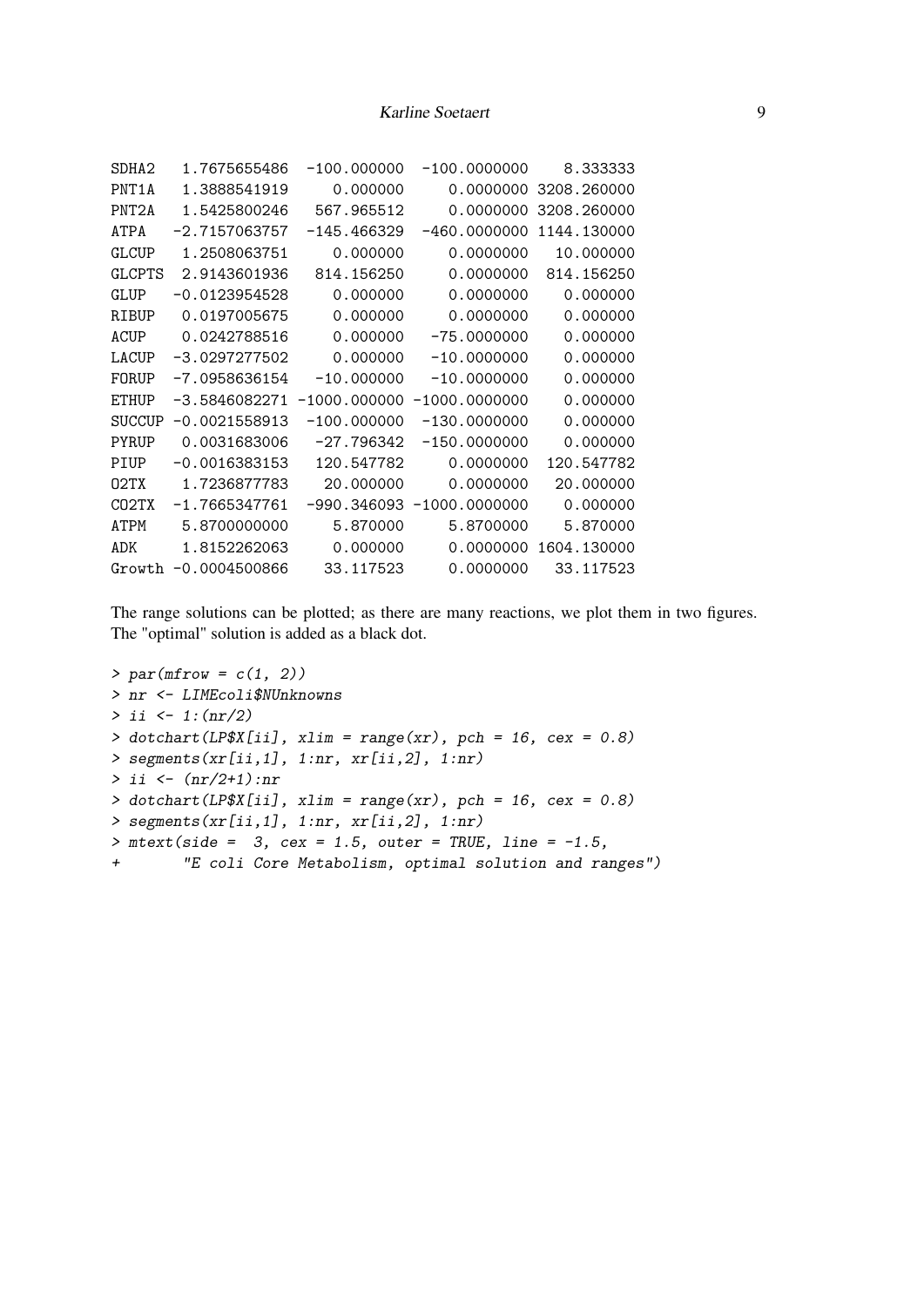# E coli Core Metabolism, optimal solution and ranges



Figure 1: Ranges, and optimal solution of the E.coli central core metabolism - see text for R-code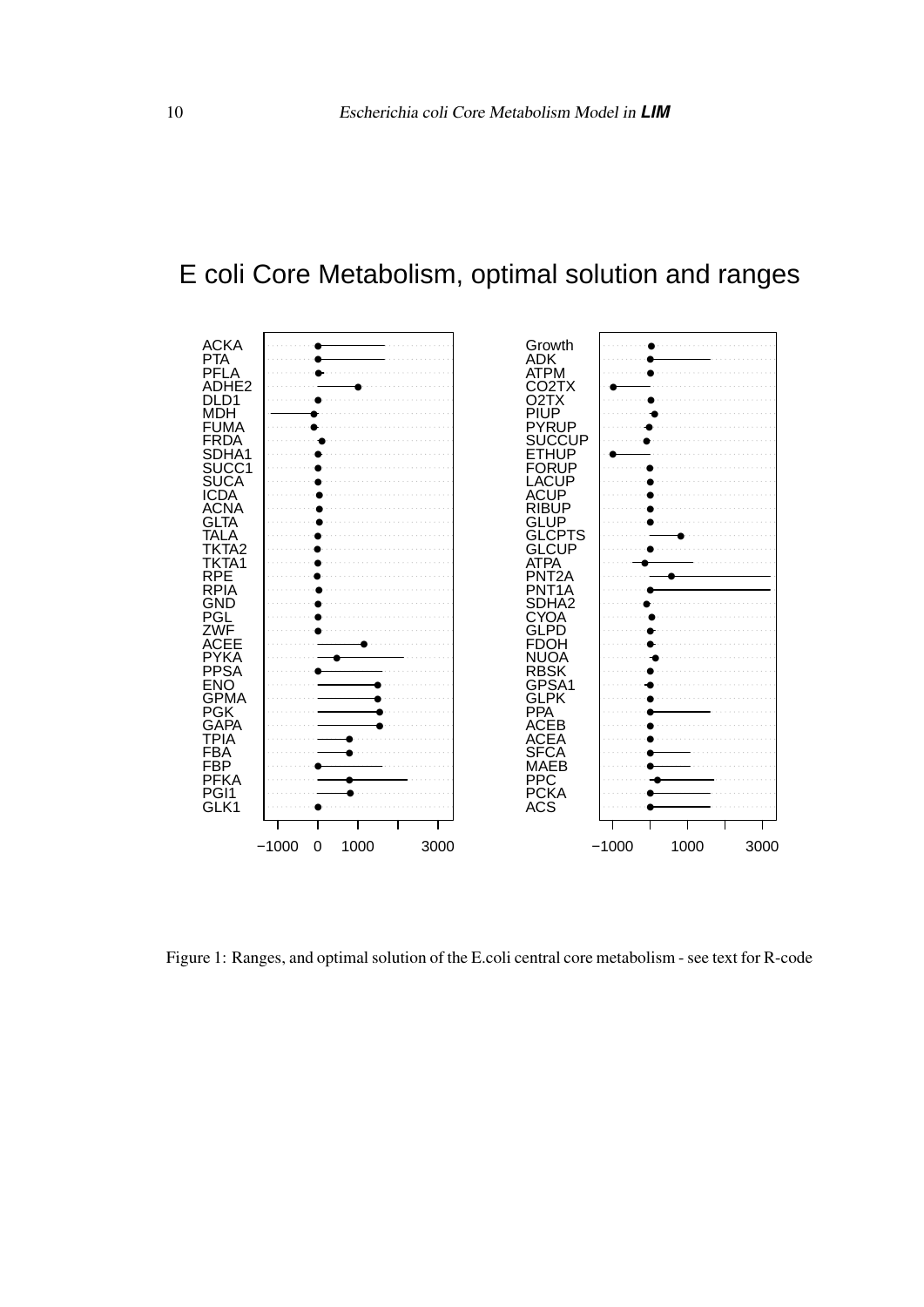## 4. Generating multiple plausible solutions

The E.coli model is underdetermined, such that an infinite amount of solutions are likely, given the data. By optimising growth, we selected one "optimal" solution; by estimating the ranges, we calculated the minimal and maximal values of each reaction.

It is also possible to sample the solution space in a random way. Function xsample does that; each point it generates is equally valid and equally likely.

We take 500 random samples; it takes a while to do this; print (system.time() estimates the time, in seconds.

```
> print(system.time(
+ xs <- Xsample(LIMEcoli, iter = 500, type = "mirror", test = TRUE) #))
+ ))
  user system elapsed
  8.55 0.79 9.44
>
```
With 70 variables, it is not possible to plot all pairwise relationships. Here we plot them for 12 of them.

```
> pairs(xs[, 1:12], pch = ".", cex = 2, gap = 0, upper.panel = NULL)
```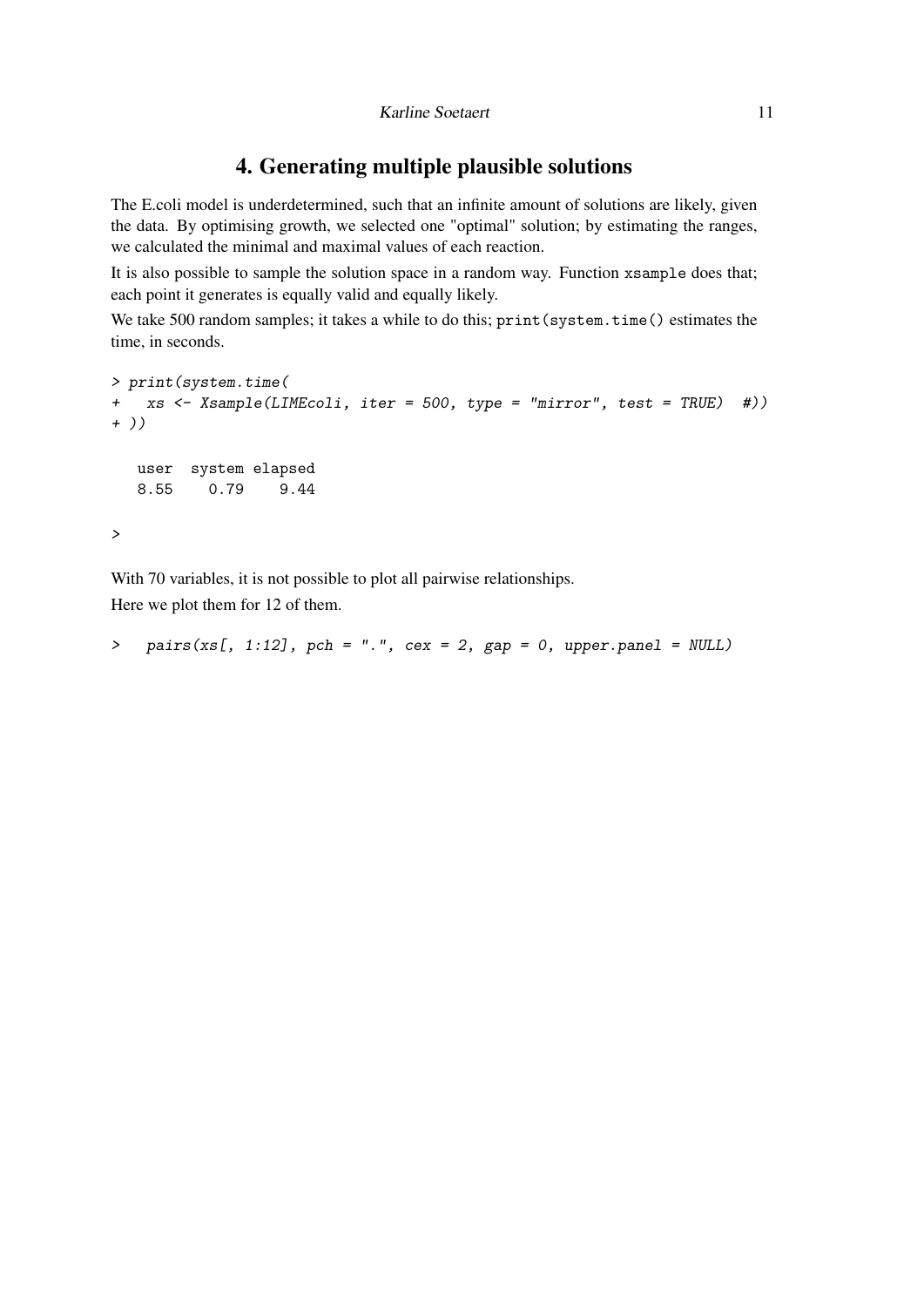

Figure 2: A random sample of plausible solutions of the E.coli central core metabolism - plotted as a pairwise plot for the first 12 reaction rates see text for R-code